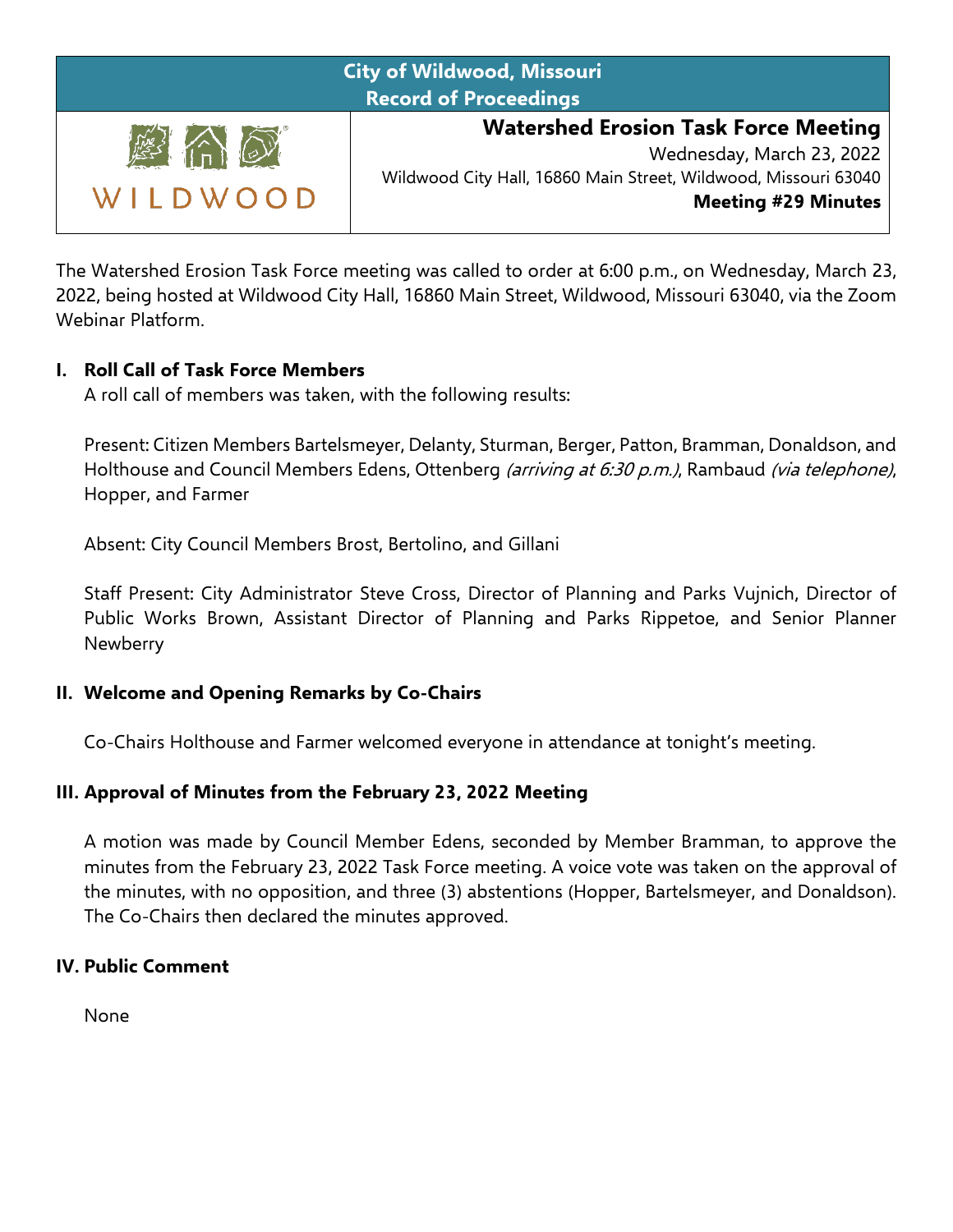## **V. USGS Update – Field Work in Caulks Creek by Dr. Jessica LeRoy – Study Director**

Director Vujnich introduced Dr. LeRoy, Study Director for the United States Geological Survey (USGS).

Dr. LeRoy provided a presentation regarding the objectives of the study being conducted by the United States Geological Survey (USGS) within the Caulks Creek Watershed and then offered an update on the work that has been completed an update.

Discussion was held among task force members regarding the technique utilized to measure the stability of the streambank and Dr. LeRoy's anecdotal observations of the conditions within the creek.

#### **VI. Update to Work Program Matrix - 2022**

Director Vujnich provided a brief overview of the Work Program Matrix.

No discussion was held among task force members regarding this informational item.

## **VI. Wildwood Lawn and Garden Summit – March 19, 2022 – Thoughts, Lessons, and Impressions of Event**

Discussion was held among task force members regarding the overall success of the task force's participation in the event; suggested improvements to the display banner, including the addition of major roadways and the consideration of identifying critical locations on the map, as well; and the consideration of the task force attending other City events to further public education efforts.

Those who volunteered at the event provided information about the conversations and questions they had with residents at it, and noted the importance of the public education component of the task force's efforts.

### **VII.** Watershed Erosion Task Force Work Program Items

- **a.** Improving Detention Basin Effectiveness **Proposal from Wilson Hydro**
	- i. Identifying Priority Basins
	- ii. Next Steps in Utilization of Data from Collection Effort and Basin Mapping
	- iii. Implementing Current Standards and Associated Processes
- b. Watershed Management Master Plan EPA Approved [https://www.epa.gov/sites/default/files/2015-12/documents/watershed\\_mgmnt\\_quick\\_guide.pdf](https://www.epa.gov/sites/default/files/2015-12/documents/watershed_mgmnt_quick_guide.pdf)
- c. Public Education Components